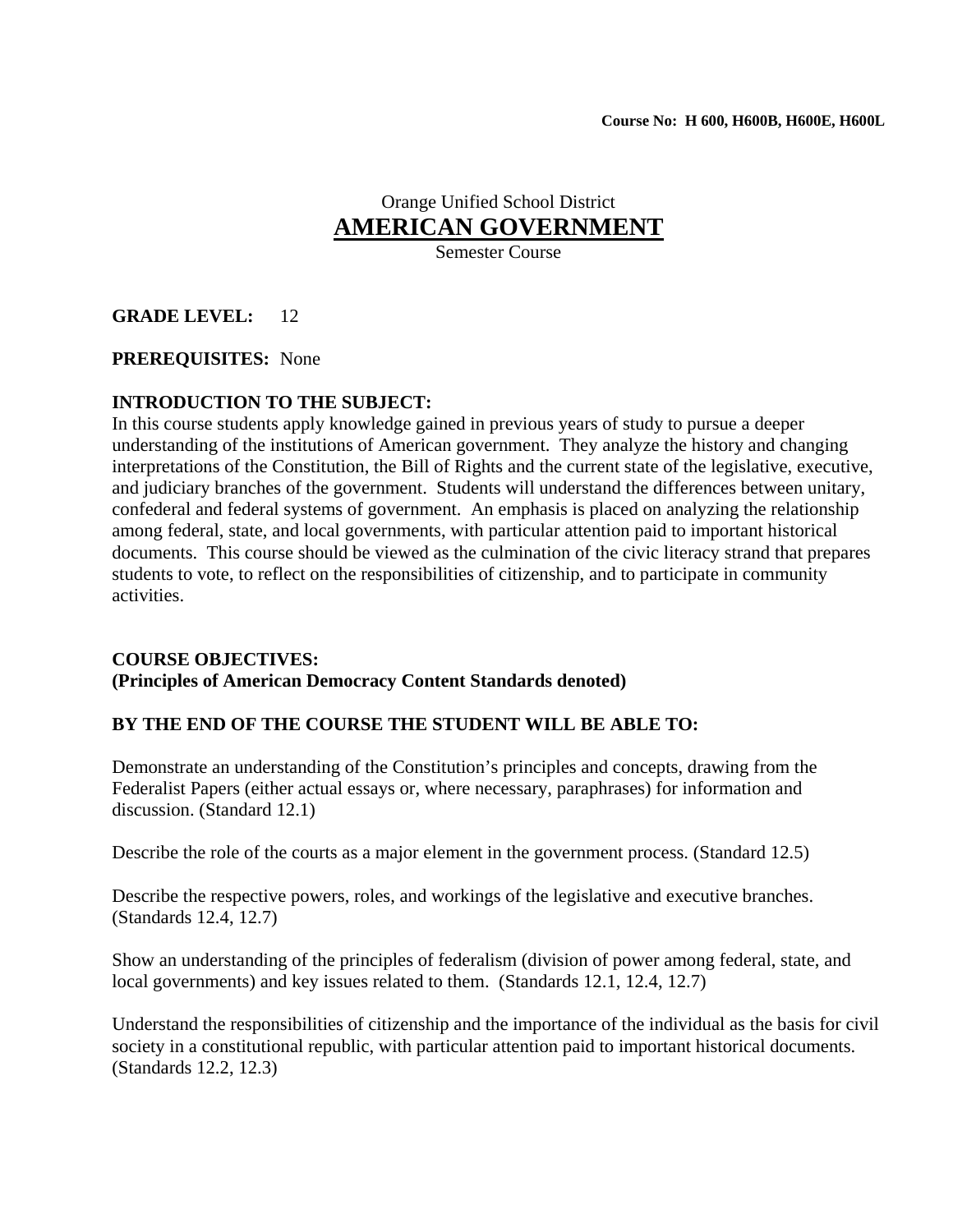Explain the fundamental differences between representative democracies and authoritarian governments. (Standards 12.3, 12.9)

Analyze contemporary issues, as it affects American democracy. (Standard 12.10)

Evaluate issues regarding campaigns and elections for national, state, and local offices. (Standard 12.6)

Evaluate, take and defend positions on the influence of the media on American political life. (Standard 12.8)

# **COURSE OVERVIEW AND APPROXIMATE UNIT TIME ALLOTMENTS:**

#### **SEMESTER WEEKS**

- I. Understanding of the Constitutional Underpinnings 3-4 (Standards 12.1, 12.9.1, 12.9.2, 12.9.3) A. The beginnings of self-government from Jamestown through the Articles of Confederation (Standards 12.1.1, 12.1.2, 12.1.3, 12.1.4)
	- B. Separation of powers and checks and balance system (Standard 12.1.5)
	- C. The main points of debate between the Federalists and Anti-Federalists (Standards 12.1.4, 12.1.6, 12.10)
	- D. The Federalist Papers and the Constitution (Standards 12.1.4, 12.1.5, 12.7.1)
	- E. The adoption of a Bill of Rights (Standards 12.1.6, 12.2.1, 12.5.1, 12.2.5)
	- F. Political and civil rights of a diverse society (Standard 12.3)
	- G. Understanding our System of Federalism (Standards 12.7.2, 12.7.3, 12.7.4)

Reference Chapters:

West: 1, 2, 3, 4

Magruder: 1, 2, 3, 4

- II. Roles of the Legislative Branches of Government and Political Parties 2-3 (Standards 12.4.1, 12.4.3, 12.6.1)
	- A. Powers of congress and the making of laws (Standard 12.4.1)
		- 1. Expressed
		- 2. Implied
		- 3. Concurrent
		- 4. How a bill becomes a law
	- B. The structure of Congress (Standard 12.4.1)
	- C. Political Parties (Standard 12.6.1)

Reference Chapters:

West: 14, 15, 16, 10

Magruder: 5, 10, 11, 12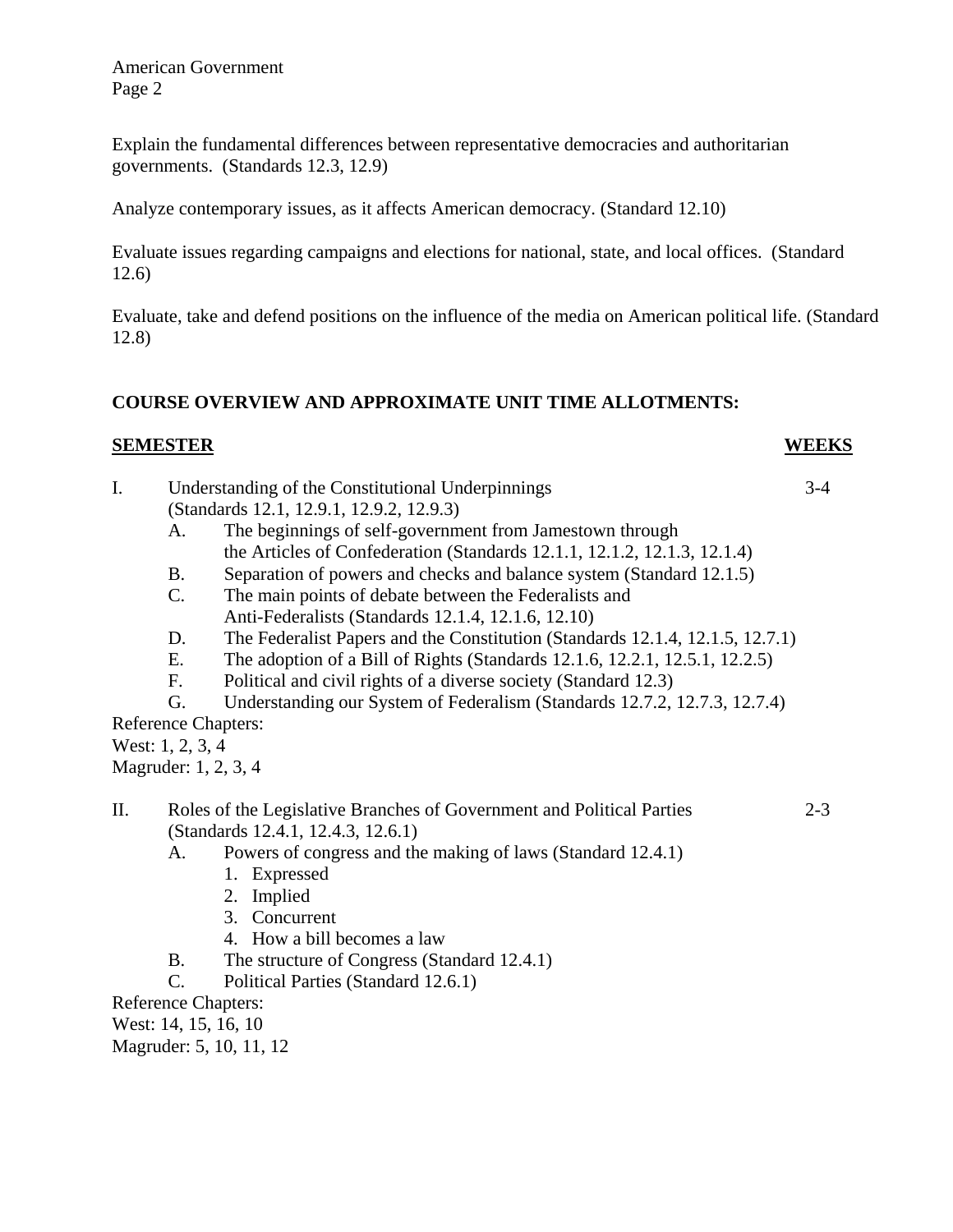# **WEEKS**

- III. The Role of the Executive Branch of Government (Standard 12.4.4) 2-3 A. The presidency in action (Standard 12.7.8)
	- B. The government at work: Bureaucracy (Standards 12.7.5, 12.7.8)
	- C. Foreign policy and national defense (Standards 12.7.8, 12.2.2)
	- D. Financing government (Standard 12.2.3)

Reference Chapters:

West: 17, 18, 19, 23, 26

Magruder: 13, 14, 15, 16, 17

- IV. The Role of the Courts in the Governmental Process (Standards 12.4.5, 3-4 12.4.6, 12.5)
	- A. Protection of basic rights of citizens (Standards 12.5.1, 12.5.4, 12.5.3)
	- B. Court interpretations of the Bill of Rights (Standards 12.5.1, 12.5.4)
	- C. Controversies over court interpretations (Standard 12.5.2)
	- D. Analyze the Fourteenth Amendment, especially pertaining to due process and equal protection (Standards 12.5.1, 12.5.4, 12.2.6)

Reference Chapters:

West: 20, 5, 6, 7, 8

Magruder: 18, 19, 20, 21

- V. Political Behavior (Standard 12.6) 3-4
	- A. Voters and voter behavior (Standards 12.2.4, 12.6.4, 12.6.5)
	- B. The electoral process (Standards 12.6.6, 12.6.3, 12.6.4)
	- C. Mass media, public opinion and interest groups (Standards 12.8, 12.3.2)

Reference Chapters:

West: 13, 11, 12, 9

Magruder: 6, 7, 8, 9

# VI. State and Local Governments (Standard 12.7.7) 1-2

- A. Governing the states (Standards 12.7.7, 12.7.1)
- B. Local government and finance (Standards 12.7.2, 12.7.3)

Reference Chapters:

West: 24, 25, 26

Magruder: 24, 25

| DATE OF CONTENT REVISION: | February 2003 |
|---------------------------|---------------|
|                           |               |

**DATE OF BOARD APPROVAL:** April 24, 2003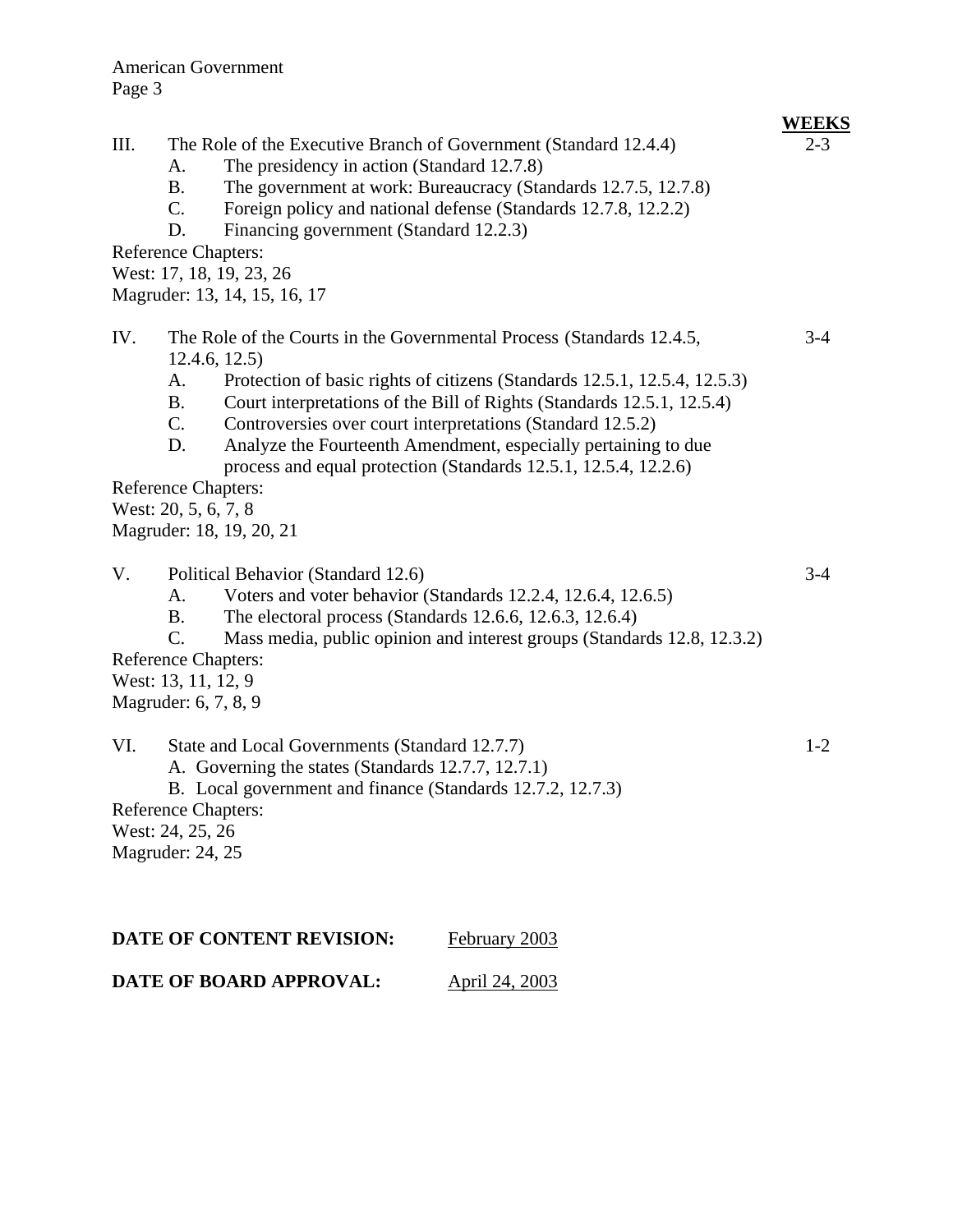#### Addendum

# **THE CALIFORNIA CONTENT STANDARDS AMERICAN GOVERNMENT GRADE 12**

### **PRINCIPLES OF AMERICAN DEMOCRACY**

#### **12.1 Students explain the fundamental principles and moral values of American democracy as expressed in the U.S. Constitution and other essential documents of American democracy.**

- 1. Analyze the influence of ancient Greek, Roman, English, and leading European political thinkers such as John Locke, Charles-Louis Montesquieu, Niccolò Machiavelli, and William Blackstone on the development of American government.
- 2. Discuss the character of American democracy and its promise and perils as articulated by Alexis de Tocqueville.
- 3. Explain how the U.S. Constitution reflects a balance between the classical republican concern with promotion of the public good and the classical liberal concern with protecting individual rights; and discuss how the basic premises of liberal constitutionalism and democracy are joined in the Declaration of Independence as "selfevident truths."
- 4. Explain how the Founding Fathers' realistic view of human nature led directly to the establishment of a constitutional system that limited the power of the governors and the governed as articulated in the *Federalist Papers.*
- 5. Describe the systems of separated and shared powers, the role of organized interests (*Federalist Paper Number 10),* checks and balances (*Federalist Paper Number 51),* the importance of an independent judiciary (*Federalist Paper Number 78),* enumerated powers, rule of law, federalism, and civilian control of the military.
- 6. Understand that the Bill of Rights limits the powers of the federal government and state governments.

# **12.2 Students evaluate and take and defend positions on the scope and limits of rights and obligations as democratic citizens, the relationships among them, and how they are secured.**

- 1. Discuss the meaning and importance of each of the rights guaranteed under the Bill of Rights and how each is secured (e.g., freedom of religion, speech, press, assembly, petition, privacy).
- 2. Explain how economic rights are secured and their importance to the individual and to society (e.g., the right to acquire, use, transfer, and dispose of property; right to choose one's work; right to join or not join labor unions; copyright and patent).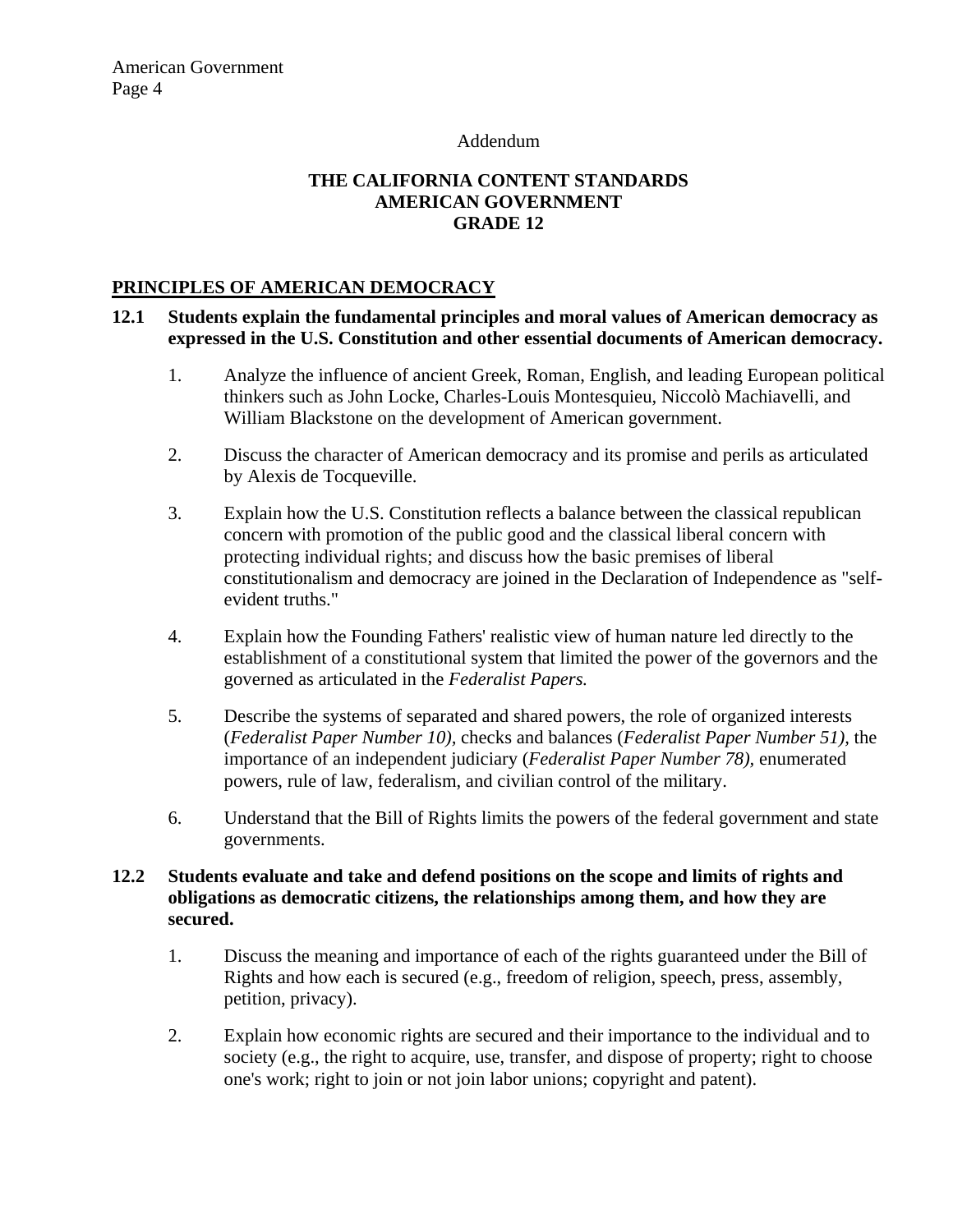- 3. Discuss the individual's legal obligations to obey the law, serve as a juror, and pay taxes.
- 4. Understand the obligations of civic-mindedness, including voting, being informed on civic issues, volunteering and performing public service, and serving in the military or alternative service.
- 5. Describe the reciprocity between rights and obligations; that is, why enjoyment of one's rights entails respect for the rights of others.
- 6. Explain how one becomes a citizen of the United States, including the process of naturalization (e.g., literacy, language, and other requirements).

# **12.3 Students evaluate and take and defend positions on what the fundamental values and principles of civil society are (i.e., the autonomous sphere of voluntary personal, social, and economic relations that are not part of government), their interdependence, and the meaning and importance of those values and principles for a free society.**

- 1. Explain how civil society provides opportunities for individuals to associate for social, cultural, religious, economic, and political purposes.
- 2. Explain how civil society makes it possible for people, individually or in association with others, to bring their influence to bear on government in ways other than voting and elections.
- 3. Discuss the historical role of religion and religious diversity.
- 4. Compare the relationship of government and civil society in constitutional democracies to the relationship of government and civil society in authoritarian and totalitarian regimes.

# **12.4 Students analyze the unique roles and responsibilities of the three branches of government as established by the U.S. Constitution.**

- 1. Discuss Article I of the Constitution as it relates to the legislative branch, including eligibility for office and lengths of terms of representatives and senators; election to office; the roles of the House and Senate in impeachment proceedings; the role of the vice president; the enumerated legislative powers; and the process by which a bill becomes a law.
- 2. Explain the process through which the Constitution can be amended.
- 3. Identify their current representatives in the legislative branch of the national government.
- 4. Discuss Article II of the Constitution as it relates to the executive branch, including eligibility for office and length of term, election to and removal from office, the oath of office, and the enumerated executive powers.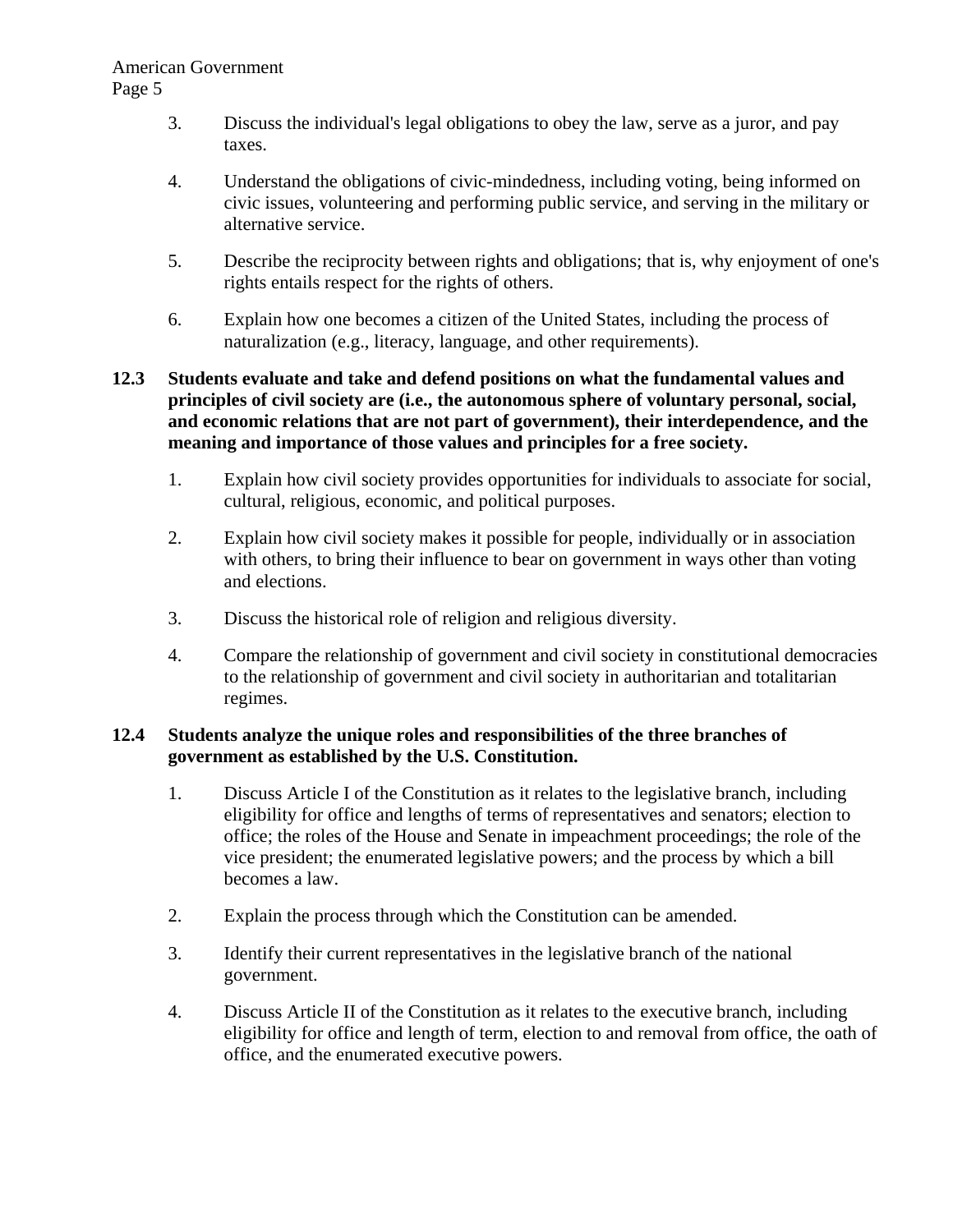- 5. Discuss Article III of the Constitution as it relates to judicial power, including the length of terms of judges and the jurisdiction of the Supreme Court.
- 6. Explain the processes of selection and confirmation of Supreme Court justices.

# **12.5 Students summarize landmark U.S. Supreme Court interpretations of the Constitution and its amendments.**

- 1. Understand the changing interpretations of the Bill of Rights over time, including interpretations of the basic freedoms (religion, speech, press, petition, and assembly) articulated in the First Amendment and the due process and equal-protection-of-the-law clauses of the Fourteenth Amendment.
- 2. Analyze judicial activism and judicial restraint and the effects of each policy over the decades (e.g., the Warren and Rehnquist courts).
- 3. Evaluate the effects of the Court's interpretations of the Constitution in *Marbury* v. *Madison, McCulloch* v. *Maryland,* and *United States* v. *Nixon,* with emphasis on the arguments espoused by each side in these cases.
- 4. Explain the controversies that have resulted over changing interpretations of civil rights, including those in *Plessy* v. *Ferguson, Brown* v. *Board of Education, Miranda* v. *Arizona, Regents of the University of California* v. *Bakke, Adarand Constructors, Inc.* v. *Pena,* and *United States* v. *Virginia* (VMI).

# **12.6 Students evaluate issues regarding campaigns for national, state, and local elective offices.**

- 1. Analyze the origin, development, and role of political parties, noting those occasional periods in which there was only one major party or were more than two major parties.
- 2. Discuss the history of the nomination process for presidential candidates and the increasing importance of primaries in general elections.
- 3. Evaluate the roles of polls, campaign advertising, and the controversies over campaign funding.
- 4. Describe the means that citizens use to participate in the political process (e.g., voting, campaigning, lobbying, filing a legal challenge, demonstrating, petitioning, picketing, running for political office).
- 5. Discuss the features of direct democracy in numerous states (e.g., the process of referendums, recall elections).
- 6. Analyze trends in voter turnout; the causes and effects of reapportionment and redistricting, with special attention to spatial districting and the rights of minorities; and the function of the Electoral College.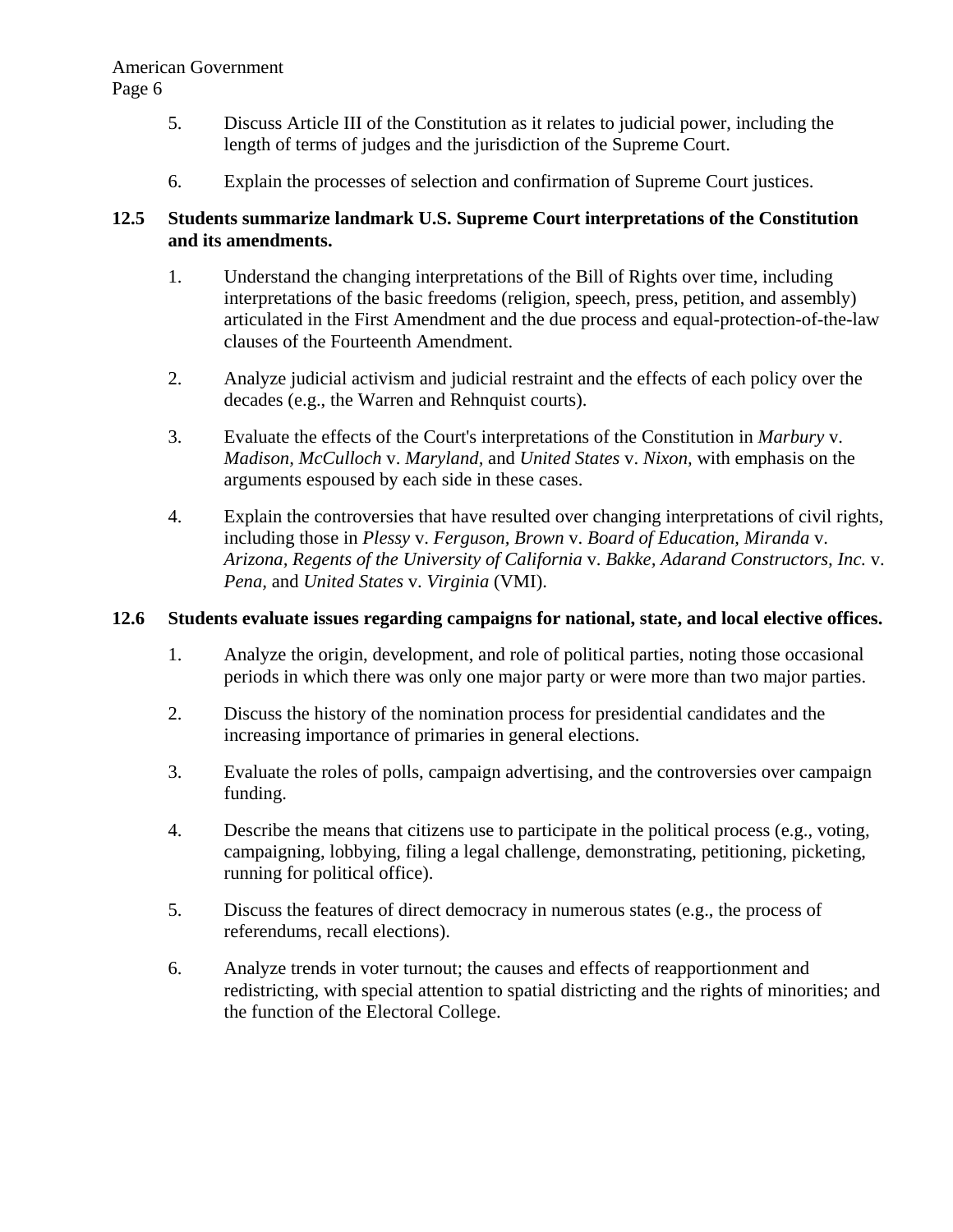#### **12.7 Students analyze and compare the powers and procedures of the national, state, tribal, and local governments.**

- 1. Explain how conflicts between levels of government and branches of government are resolved.
- 2. Identify the major responsibilities and sources of revenue for state and local governments.
- 3. Discuss reserved powers and concurrent powers of state governments.
- 4. Discuss the Ninth and Tenth Amendments and interpretations of the extent of the federal government's power.
- 5. Explain how public policy is formed, including the setting of the public agenda and implementation of it through regulations and executive orders.
- 6. Compare the processes of lawmaking at each of the three levels of government, including the role of lobbying and the media.
- 7. Identify the organization and jurisdiction of federal, state, and local (e.g., California) courts and the interrelationships among them.
- 8. Understand the scope of presidential power and decision-making through examination of case studies such as the Cuban Missile Crisis, passage of Great Society legislation, War Powers Act, Gulf War, and Bosnia.

### **12.8 Students evaluate and take and defend positions on the influence of the media on American political life.**

- 1. Discuss the meaning and importance of a free and responsible press.
- 2. Describe the roles of broadcast, print, and electronic media, including the Internet, as means of communication in American politics.
- 3. Explain how public officials use the media to communicate with the citizenry and to shape public opinion.

# **12.9 Students analyze the origins, characteristics, and development of different political systems across time, with emphasis on the quest for political democracy, its advances, and its obstacles.**

- 1. Explain how the different philosophies and structures of feudalism, mercantilism, socialism, fascism, communism, monarchies, parliamentary systems, and constitutional liberal democracies influence economic policies, social welfare policies, and human rights practices.
- 2. Compare the various ways in which power is distributed, shared, and limited in systems of shared powers and in parliamentary systems, including the influence and role of parliamentary leaders (e.g., William Gladstone, Margaret Thatcher).